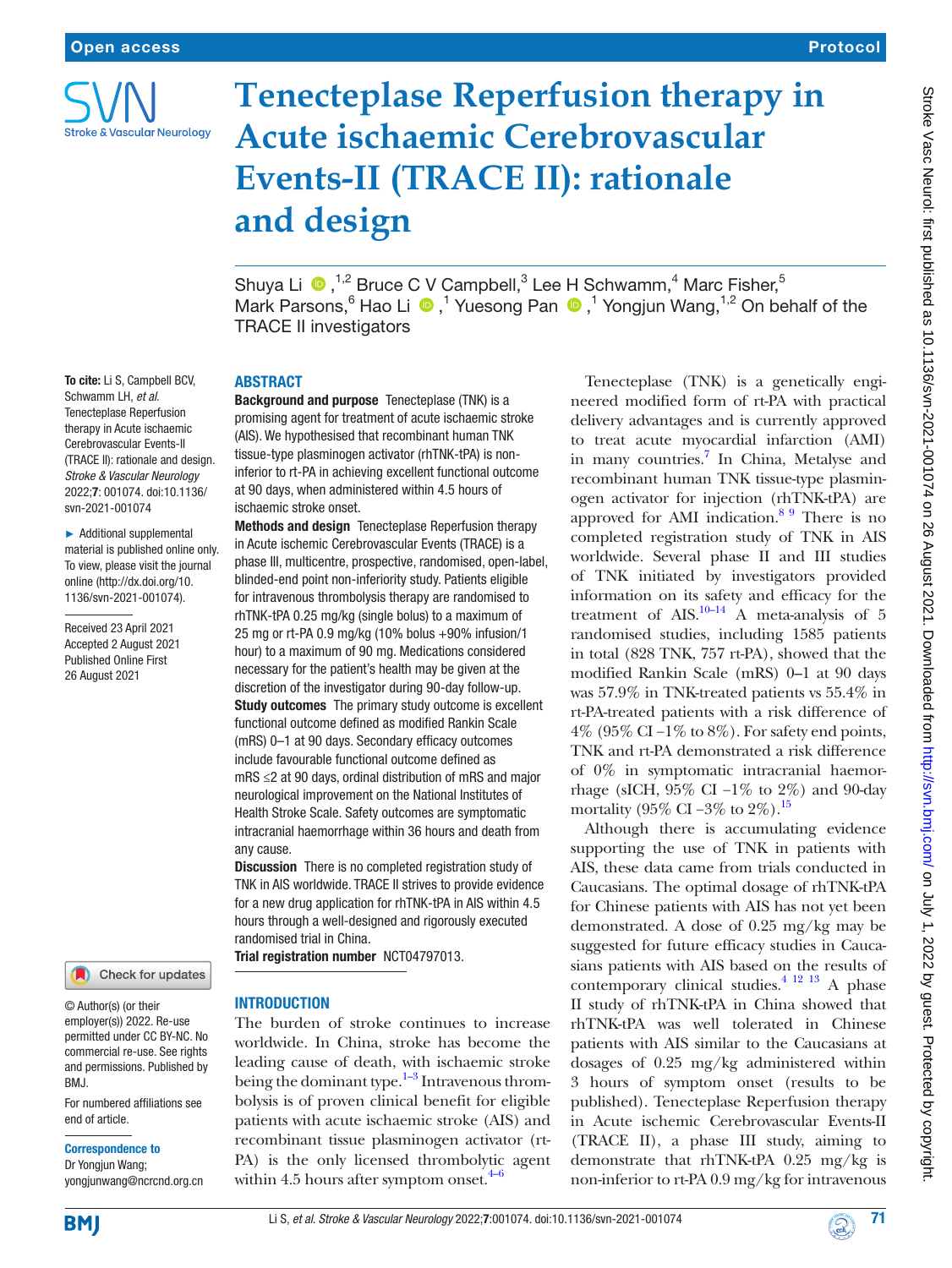ings [\(online supplemental file 1](https://dx.doi.org/10.1136/svn-2021-001074)). It is responsible for supervising the study executive. An independent data

participant safety and advise the steering committee about any safety concerns [\(table](#page-1-0) 1). TRACE II is a phase III, multicentre, prospective, randomised, open-label, blinded-end point (PROBE) non-inferiority study.<sup>16</sup> Randomisation will be 1:1 for intravenous thrombolysis with rhTNK-tPA versus rt-PA

via a centralised website. Investigational product should be administrated no later than 4.5 hours after symptom onset. Patients will be followed up 90 days to assess the primary outcome. Approximately 70 stroke centres in

<span id="page-1-0"></span>

| <b>Table 1</b><br>Trial assessment flow chart       |                 |                  |                |             |                      |          |
|-----------------------------------------------------|-----------------|------------------|----------------|-------------|----------------------|----------|
|                                                     | <b>Baseline</b> | <b>Treatment</b> | Follow-up      |             |                      |          |
| Procedure/Investigation                             | $-4.5$ hours    | 0 hour           | $24\pm2$ hours | 24-36 hours | Day 7±1 or discharge | Day 90±7 |
| Informed consent*                                   | $\mathsf{X}$    |                  |                |             |                      |          |
| Demographic data                                    | X               |                  |                |             |                      |          |
| Symptoms of the disease                             | $\mathsf X$     |                  |                |             |                      |          |
| Medical history†                                    | X               |                  |                |             |                      |          |
| Prior medication                                    | X               |                  |                |             |                      |          |
| Concomitant medication‡                             | X               | X                | $\times$       | X           | $\times$             | X        |
| Vital signs§                                        | X               | X                | $\times$       |             | $\times$             |          |
| mRS                                                 | X§              |                  |                |             |                      | X        |
| <b>NIHSS</b>                                        | X               |                  | $\mathsf{X}$   |             | $\chi$               |          |
| <b>Barthel Index</b>                                |                 |                  |                |             |                      | X        |
| EQ <sub>5</sub> D                                   |                 |                  |                |             |                      | $\times$ |
| Pregnancy tests**                                   | X               |                  |                |             |                      |          |
| Laboratory assessments††                            |                 |                  |                |             |                      |          |
| Haematology                                         | X               |                  | X              |             | X                    |          |
| Clinical chemistry                                  | $\mathsf{X}$    |                  | $\times$       |             | $\times$             |          |
| Coagulation profile                                 | X               |                  | $\times$       |             | X                    |          |
| <b>Urinalysis</b>                                   |                 |                  | $\mathsf{X}$   |             | $\times$             |          |
| ECG##                                               | X               |                  |                |             | $\times$             |          |
| Imaging§§                                           | X               |                  |                | $\mathsf X$ |                      |          |
| Randomisation                                       | X               |                  |                |             |                      |          |
| Thrombolysis information‡                           |                 | $\mathsf{X}$     |                |             |                      |          |
| Adverse events/Serious adverse<br>events assessment |                 | X                | X              | X           | X                    | X        |

\*Patients who had symptoms on awakening or unknown onset were excluded in the study.

†Prior medication is recorded only for those drugs that need to be restricted in the eligibility criteria.

‡Thrombolysis information includes the time of thrombolytic therapy in both groups (including the intravenous bolus time, the starting and ending time of maintenance infusion, the dose of the bolus and the maintenance infusion, the adverse events); pay attention to collecting information of bridging treatment.

§The baseline blood pressure test is collected at the time of vital signs collection; The '0 hour' visit is regarded as within 5 min before thrombolysis; vital signs include blood pressure, pulse, temperature and breath.

¶The mRS scores screened into the group indicate preonset score.

\*\*Pregnancy test is limited to female subjects of childbearing age.

††Laboratory assessments: (1) baseline laboratory assessments include haematology, clinical chemistry and coagulation profile; no need to repeat the assessments performed after the attack and before thrombolysis. Fasting blood is required for the baseline lipid profile (total cholesterol, low-density lipoprotein, high-density lipoprotein, triglycerides). Fast glucose is allowed to decide eligibility criteria with serum glucose collected synchronously. The clinical chemistry results are available after the administration of study drugs. The investigators will deal with the abnormal results according to guidelines and the clinical pathway if necessary. (2) The laboratory assessments of 72 hours after thrombolysis, including haematology, clinical chemistry, coagulation profile and urinalysis, can be acceptable for the 24 hours visit. (3) Haematology, clinical chemistry, coagulation profile and urinalysis should be done at  $7±1$  days or before discharge (whichever occurs first). ‡‡No need to repeat ECG after the attack and before thrombolysis.

§§The baseline imaging, whatever 'CT or MRI', is used to exclude intracranial haemorrhage. Imaging data from another hospital is accepted according to investigators. The follow-up imaging (CT or MRI) should be completed within 24–36 hours to detect intracranial haemorrhage. mRS, modified Rankin Scale; NIHSS, National Institutes of Health Stroke Scale.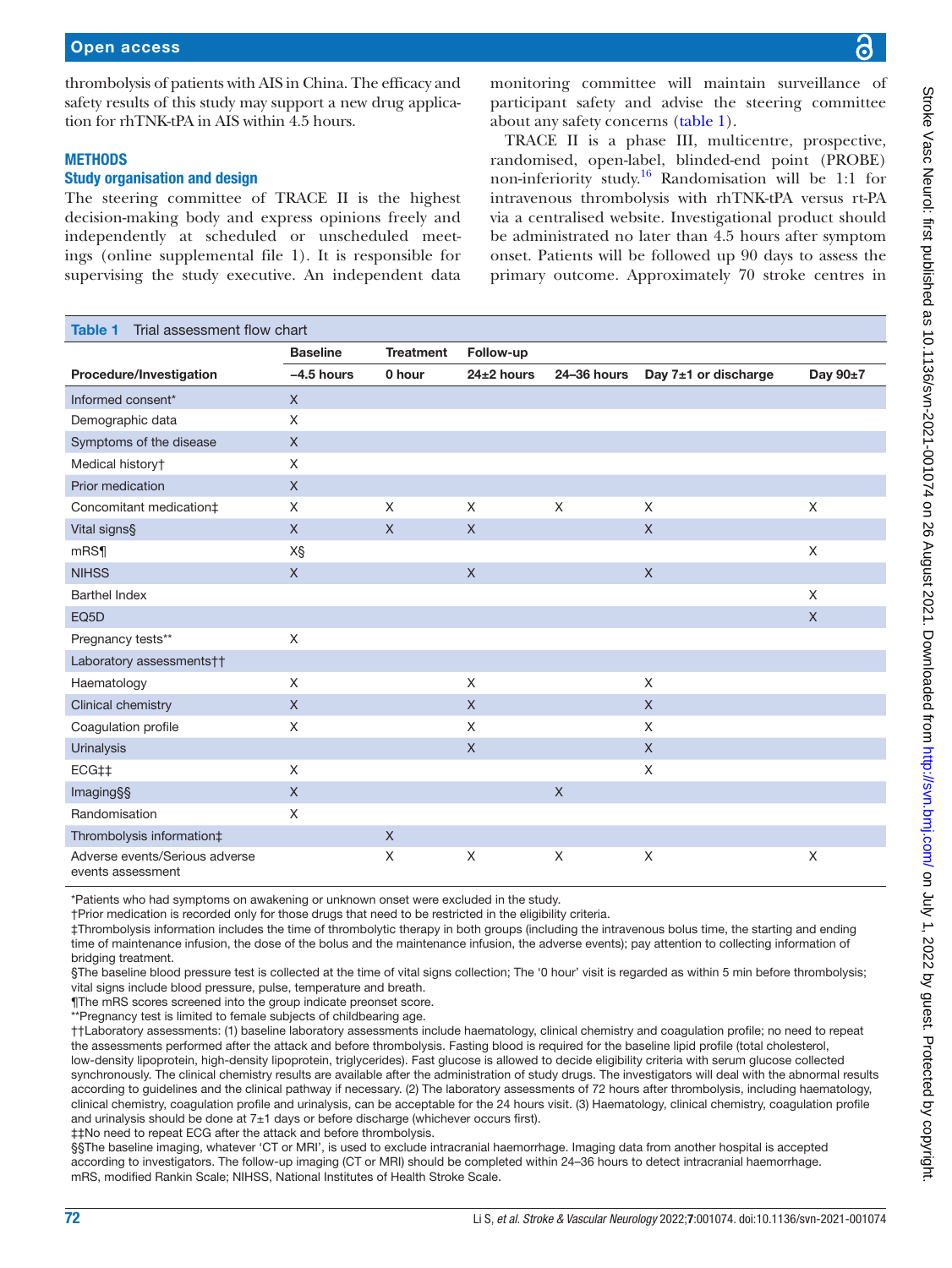China will participate. Estimated study duration is 32 months.

#### Patient population

- Inclusion criteri[a4 17](#page-4-1)
- 1. Age is  $\geq$ 18 years.
- 2. AIS symptom onset ≤4.5 hours, onset time refers to the time the patient was last known to be well.
- 3. Prestroke mRS score ≤1.
- 4. Baseline National Institutes of Health Stroke Scale (NIHSS) 5–25 (inclusive).
- 5. Informed consent from the patient or legally authorised representative.

#### Exclusion criteria

- 1. Intention to proceed to endovascular treatment.
- 2. Allergy to TNK or alteplase.
- 3. Rapidly improving symptoms at the discretion of the investigator.
- 4. NIHSS consciousness score (NIHSS 1a) >2.
- 5. Arterial puncture at a non-compressible site within the previous 7 days, major surgery within the previous 14 days, sever trauma, gastrointestinal or urinary tract haemorrhage within the previous 21 days.
- 6. Myocardial infarction or ischaemic stroke in previous 3 months, previous ICH (including parenchymal haemorrhage, intraventricular haemorrhage, subarachnoid haemorrhage, subdural/external haematoma, etc), severe brain trauma, intracranial or intraspinal surgery in previous 3 months or known malignant intracranial neoplasm, giant intracranial aneurysm or arteriovenous malformation.
- 7. Persistent blood pressure elevation (systolic ≥180 mm Hg or diastolic ≥100 mm Hg), despite blood pressurelowering treatment.
- 8. Blood glucose <2.8 mmol/L or >22.22 mmol/L (point-of-care glucose testing is acceptable).
- 9. Any known defect in coagulation, for example, current use of oral warfarin anticoagulant with an international normalised ratio >1.7 or prothrombin time >15 s, or heparins during the last 48 hours, or use of direct thrombin inhibitors or direct factor Xa inhibitors during the last 48 hours or with an elevated activated partial thromboplastin time greater than the upper limit of normal.
- 10. Known defect of platelet or clotting function, platelet count below  $100 \times 10^9$ /L (note that patients on antiplatelet agents can be included).
- 11. Weakness after witnessed or presumed seizure that cannot be explained by acute ischaemic injury on brain imaging.
- 12. Hypodensity in >1/3 middle cerebral artery territory on non-contrast computer tomography (NCCT).
- 13. ICH, subarachnoid haemorrhage or other brain haemorrhage identified by CT or MRI.
- 14. Any terminal illness such that patient would not be expected to survive >1 year.
- 15. Pregnant women, nursing mothers.

16. Inability to adhere to the trial protocol or follow-up.

#### 17. Participation in another clinical trial within the previous 3 months.

18. Any condition that, in the judgement of the investigator could impose hazards to the patient if study therapy is initiated or affect the participation of the patient in the study.

#### Baseline measures

Patients who are clinically suspected of AIS within 4.5 hours after symptom onset will be assessed for intravenous thrombolysis eligibility after CT scan. Demographics, medical history, current medications and baseline laboratory tests will be collected. Baseline neurological impairment (eg, NIHSS) and prestroke functional (eg, mRS) scores before this attack will be performed by a certified physician with uniform and standardised training. Primary or comprehensive stroke centres will be selected as study sites to make sure that patients can be assessed and treated with rapid workflow.

#### Randomisation and blinding

The proportion of patients in the rhTNK-tPA group and the rt-PA group is 1:1 in each study site. Central web-based randomisation system (Randomization and Trial Supply Management V.3.1.2, Beijing Bioknow Information Technology, China) will be used for randomisation in dynamic blocks of four to balance distribution of group assignments at any time. The size of the blocks will be withheld from the investigators to make sure that they are unaware of the treatment assignments. The intravenous thrombolytic treatment is open label. Investigators who involved in the subsequent clinical and imaging assessment of outcomes are blinded to treatment allocation.

#### Treatment intervention

### Intervention group: rhTNK-tPA (0.25 mg/kg, max 25 mg)

rhTNK-tPA (0.25 mg/kg) is given as a single, intravenous bolus (over 5–10 s) immediately on randomisation. Maximum dose is 25 mg.

#### Control group: rt-PA (0.9 mg/kg, max 90 mg)

Ten per cent dose of rt-PA (0.9 mg/kg) is given as bolus and the remainder over 1 hour infusion. Maximum dose is 90 mg.

Patients for whom endovascular treatment is planned are excluded from this study. Patients who are subsequently judged to require endovascular treatment after intravenous thrombolysis in the judgement of the investigator will be included in the intention-to-treat analysis, but will be excluded from per-protocol analysis in order to avoid the effect on the outcome.

#### Outcomes and follow-up

Study visits will be performed on the day of randomisation, at 24 hours and 24–36 hours after randomisation, at day 7 and at day 90. On admission, CT with or without CT angiography (CTA) (or MRI/MR angiography (MRA)) is performed. At 24–36 hours after randomisation, CT,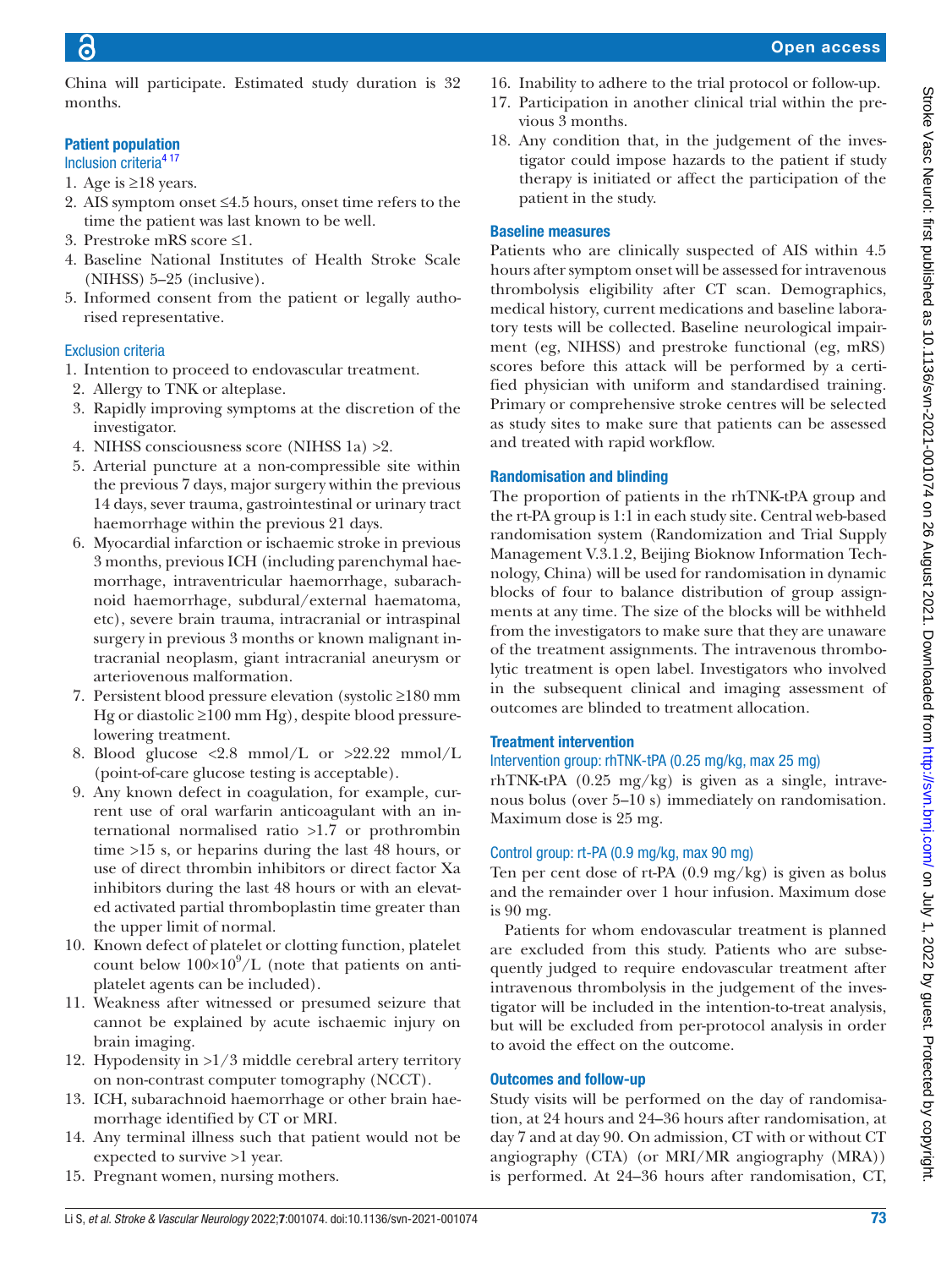CTA with CT perfusion or MRA with diffusion-weighted magnetic resonance imaging (DW-MRI) is performed. At randomisation and during follow-up visits, including but not limited to clinical information will be collected: neurological evaluation (mRS and NIHSS); a physical examination, vital signs, concomitant medications and adverse events (AEs). Information is collected at a faceto-face consultation, mRS allows telephone interview ([table](#page-1-0) 1).

Serious adverse events (SAEs) will be reported by investigators adhering to the protocol and Good Clinical Practice guidelines. Two members of the independent Clinical Events Committee (CEC) will adjudicate the report. SAEs and AEs will be tabulated using standard terminology.

#### Primary outcome

Proportion of patients with excellent functional outcome defined as mRS score ≤1 point at 90 days.

#### Secondary outcomes

#### Efficacy outcomes

- 1. Proportion of participants with mRS  $\leq$ 2 at 90 days.
- 2. Ordinal distribution of mRS at 90 days.
- 3. Proportion of participants with improvement on NI-HSS of ≥4 points or a score ≤1 at 24 hours and at 7 days or discharge (whichever occurs first).
- 4. Barthel Index score ≥95 at day 90.

#### Safety outcomes

- 1. sICH within 36 hours (as defined by Safe Implementation of Thrombolysis in Stroke<sup>18</sup> and The European Cooperative Acute Stroke Study III<sup>19</sup>).
- 2. Systemic bleeding at 90 days (as defined by The Global Utilization of Streptokinase and Tissue Plasminogen Activator for Occluded Coronary Arteries<sup>20</sup>).
- 3. Death from any cause within 90 days.
- 4. AEs/SAEs within 90 days.

#### Clinical Events Committee

The CEC consists of experienced neurologists and cardiologists who are not involved in the execution of the study. Membership of the CEC (including qualifications, roles and responsibilities) shall be confirmed by the steering committee. Clinical end point events include: new vascular events, sICH, systematic bleeding and death. All clinical end points are first determined by the investigator, then verified and adjudicated by the CEC based on clinical symptoms, laboratory tests and imaging data.

#### Data monitoring committee

An independent data monitoring committee (DMC) will protect the interests of the participants during the study. The DMC need to review the safety and efficacy data gathered during the study, especially serious unexpected adverse reactions, evaluate the risks and benefits regularly and dynamically, provide professional advice to the steering committee based on the analysis results carried out by an independent statistician. A DMC Charter details roles, composition, responsibilities and procedures to

ensure maintenance of independence and objectivity of the DMC ([online supplemental file 2\)](https://dx.doi.org/10.1136/svn-2021-001074).

#### Sample size and statistical analysis Sample size

TRACE II uses a non-inferiority design with the primary efficacy outcome being the proportion of patients achieving mRS 0–1 at 90 days. Based on meta-analysis of previous trials, the risk ratio for the effect of rt-PA versus placebo for the outcome of mRS 0–1 was 1.24 (95% CI 1.14 to 1.36).<sup>21</sup> Prior data indicate that TNK is unlikely to be less safe or effective than alteplase and is more convenient. Under these circumstances, the Food and Drug Administration guidelines for non-inferiority design allow for a relaxation of non-inferiority criteria to preserve at least 50% of the effect of alteplase. In the TRACE trial, TNK will therefore be declared non-inferior if the lower 97.5% one-sided CI of the risk ratio for the primary outcome does not cross 0.937. The phase II TRACE study found that 59.3% of rt-PA-treated patients achieved mRS 0–1 at 90 days. The risk ratio boundary of 0.937 would therefore correspond to a 5.9% absolute risk difference between the rhTNK-tPA group and the rt-PA group. This 3.74% risk difference margin is regarded as acceptable by clinical experts. Assuming a power of 85%, a one-sided alpha level of 0.025 and an absolute relative risk of 1.07 (63.6% in rhTNK-tPA vs 59.3% in rt-PA group with mRS 0–1 at 90 days based on the TRACE data), the sample size for each group is 614 patients. Allowing for a loss-to-follow-up rate of 10%, the final sample size estimate is 1364 patients (682 in each treatment group).

#### Statistical analysis

The primary efficacy analysis will be on an intention-totreat basis and compared using two-sided significance tests. Fisher's exact probability method or  $\chi^2$  test will be used for comparison of categorical variables, Wilcoxon rank-sum test for comparison of ordinal variables, T test or rank-sum test for comparison of continuous variables and mean difference of score with 95% CI will be calculated. The Cochran-Mantel-Haenszel  $\chi^2$  test considering the central effect will be used for comparison of primary end points between groups, and the 95% CI of OR was calculated. The odds of achieving mRS 0–1 at 90 days will be analysed using logistic regression with adjustment of baseline NIHSS and age. OR and the 95% CI will be reported. Per-protocol analysis will be performed according to whether bridging therapy was assigned. No interim analysis is planned in this trial. All statistical analyses will be performed using SAS V.9.4 software.

#### **DISCUSSION**

As a major public health problem in the world, improving treatment of AIS deserves continuous effort. An improved intravenous thrombolytic approach could have a major impact on health delivery. TNK is a genetically engineered modified form of rt-PA with better fibrin specificity, high resistance to plasminogen-activator inhibitor-1 and slower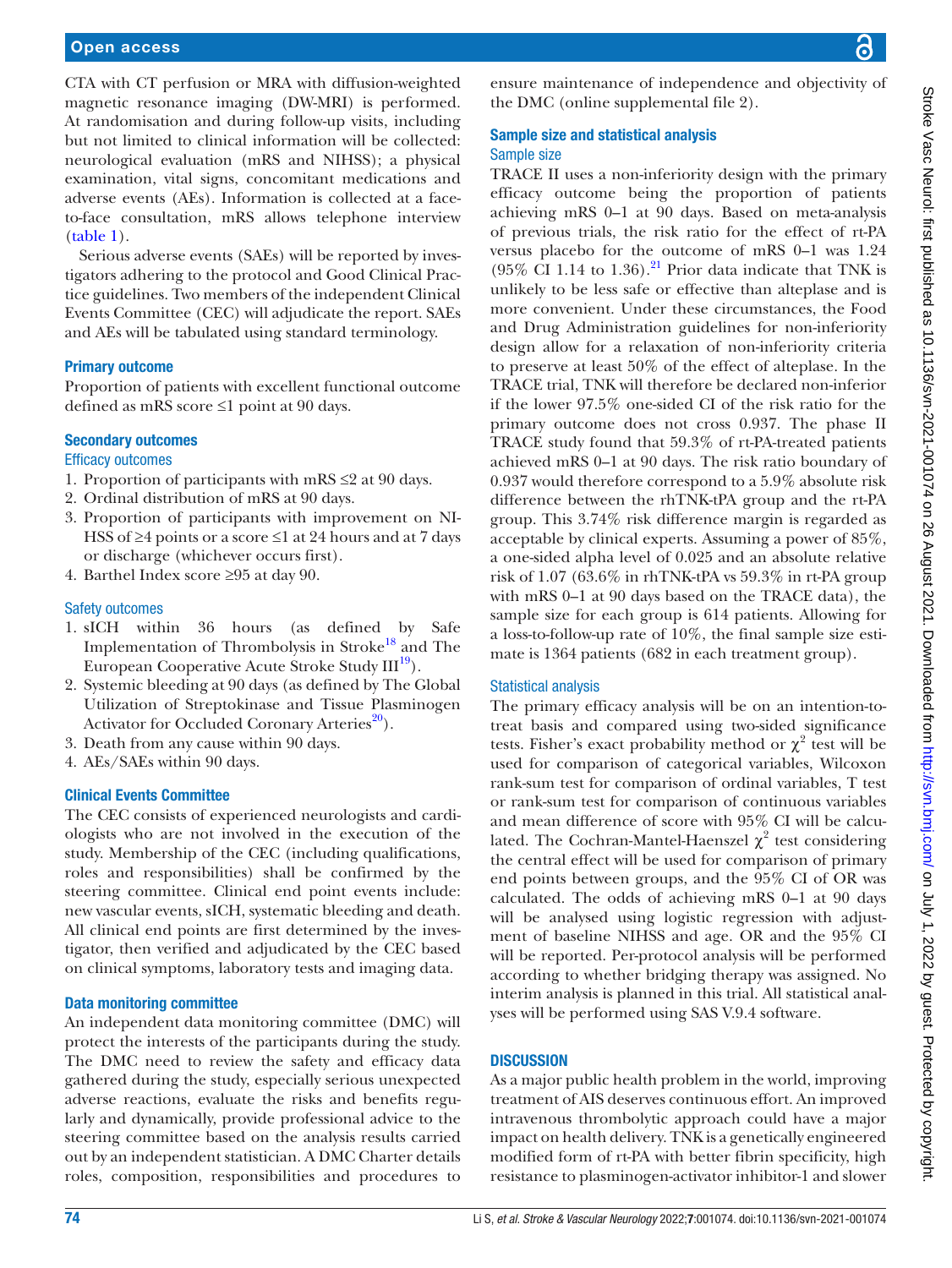Open access

plasma clearance permitting bolus administration which may facilitate efficient institution of reperfusion therapy.

The TRACE II study excludes patients intended to have endovascular thrombectomy. Although several studies of direct endovascular thrombectomy have reported similar results with and without bridging alteplase in the subgroup of patients who present directly to an endovascular-capable centre, there is residual uncertainty about the best treatment approach and intravenous thrombolysis remains the recommended treatment for patients with AIS within 4.5 hours[.22–25](#page-5-8) Previous studies reported that patients with AIS with large vessel occlusion (LVO) receiving intravenous thrombolysis with TNK having favourable clinical outcomes at 3 months compared with patients receiving intravenous alteplase.<sup>26</sup>  $27$  Subgroup analysis of the patients with AIS with LVO will be conducted in TRACE II study. A separate TRACE III trial will focus to assess the effect of TNK for patients with AIS with LVO in the late time window (4.5–24 hours after stroke onset).

A double-blind design is considered optimal for phase III randomised controlled trials. However, a double-blind and double-dummy drug administration would significantly increase the complexity of the trial procedure in the very narrow time window and delaying drug administration for patients with AIS is unethical. A PROBE design was therefore chosen for TRACE II. Although some investigators in the local centres may be aware of the treatment allocation, investigators who are involved in the subsequent clinical and imaging assessment of outcomes are blinded to treatment allocation.

The most common AEs in clinical studies of thrombolytic agents are haemorrhage, including ICH and systemic bleeding. The safety profile of TNK appears similar to alteplase and TRACE II uses standard thrombolytic therapy exclusions to reduce the risk of bleeding. Angiooedema can occur with both TNK and alteplase and is managed according to standard treatment guidelines. No patients developed angio-oedema in the TRACE phase II study.

In conclusion, TRACE II addresses a critical clinical question in patients with ischaemic stroke. Demonstration of non-inferiority of TNK in this trial would support implementation of convenient intravenous thrombolysis with TNK for patients with AIS.

#### Author affiliations

<sup>1</sup> China National Clinical Research Center for Neurological Diseases, Beijing Tiantan Hospital, Capital Medical University, Beijing, China

<sup>2</sup>Department of Neurology, Beijing Tiantan Hospital, Capital Medical University, Beijing, China

<sup>3</sup>Department of Medicine and Neurology, University of Melbourne, Melbourne, Victoria, Australia

4 Department of Neurology and Comprehensive Stroke Center, Massachusetts General Hospital, Harvard Medical School, Boston, Massachusetts, USA 5 Neurology, Beth Israel Deaconess Medical Center, Boston, Massachusetts, USA <sup>6</sup>Department of Neurology, Liverpool Hospital, South Western Sydney Clinical School, Sydney, New South Wales, Australia

Correction notice The article has been corrected since published onlinefirst. The value has been corrected from "59.4%" to "59.3%" in the sentence "The phase II

TRACE study found…" Also, the phrase "59.3% in rhTNK-tPA vs 63.6%" has been corrected to "63.6% in rhTNK-tPA vs 59.3%" in the sentence "Assuming a power of 85%, a one-sided …".

Acknowledgements The authors extend their special thanks to the physicians as well as all other personnel who dedicated themselves to the TRACE II study. The Steering Committee: Yongiun Wang, Bruce CV Campbell (AUS), Lee H Schwamm (USA), Marc Fisher (USA), Mark W Parsons (AUS). Data Monitoring Committee: Hao Li, David Wang (USA), Lawrence Wong (HK), Dongsheng Fan, Magdy Selim (USA). Independent statistician: Yuesong Pan. Clinical Events Committee: Wenli Hu, Yonghua Huang, Lv Qiang.

Contributors Obtained funding, concept and design: YW. All authors contributed to the study design. Drafting of the manuscript: SL. Critical revision of the manuscript for important intellectual content: BCVC, LHS. Statistical analysis: HL, YP. All authors critically reviewed the manuscript and approved the submitted version.

Funding This study is supported by the National Natural Science Foundation of China (81870905), the National Key R&D Program of China (2017YFC1308204) and the National Science and Technology Major Project (2017ZX09304018). This study was sponsored and funded by Guangzhou Recomgen Biotech Co., Ltd.

Competing interests None declared.

Patient consent for publication Not required.

Ethics approval All procedures performed in studies involving human participants were in accordance with the ethical standards of the institutional research committee and the principles of the Declaration of Helsinki. All participants gave informed consent before taking part. This study obtained Ethics approval of Institutional Review Board of Beijing Tiantan Hospital, Capital Medical University with number YW2020-046-04.

Provenance and peer review Not commissioned; externally peer reviewed. Data availability statement Data are available on reasonable request. None.

Open access This is an open access article distributed in accordance with the Creative Commons Attribution Non Commercial (CC BY-NC 4.0) license, which permits others to distribute, remix, adapt, build upon this work non-commercially, and license their derivative works on different terms, provided the original work is properly cited, appropriate credit is given, any changes made indicated, and the use is non-commercial. See: [http://creativecommons.org/licenses/by-nc/4.0/.](http://creativecommons.org/licenses/by-nc/4.0/)

#### ORCID iDs

Shuya Li<http://orcid.org/0000-0002-7263-0365> Hao Li<http://orcid.org/0000-0002-8591-4105> Yuesong Pan<http://orcid.org/0000-0003-3082-6789>

#### **REFERENCES**

- <span id="page-4-0"></span>1 GBD 2016 Lifetime Risk of Stroke Collaborators, Feigin VL, Nguyen G, *et al*. Global, regional, and Country-Specific lifetime risks of stroke, 1990 and 2016. *[N Engl J Med](http://dx.doi.org/10.1056/NEJMoa1804492)* 2018;379:2429–37.
- 2 Zhou M, Wang H, Zeng X, *et al*. Mortality, morbidity, and risk factors in China and its provinces, 1990–2017: a systematic analysis for the global burden of disease study 2017. *[The Lancet](http://dx.doi.org/10.1016/S0140-6736(19)30427-1)* 2019;394:1145–58.
- 3 Wang Y-J, Li Z-X, Gu H-Q, *et al*. China stroke statistics 2019: a report from the National center for healthcare quality management in neurological diseases, China national clinical research center for neurological diseases, the Chinese stroke association, National center for chronic and non-communicable disease control and prevention, Chinese center for disease control and prevention and Institute for global neuroscience and stroke collaborations. *[Stroke](http://dx.doi.org/10.1136/svn-2020-000457)  [Vasc Neurol](http://dx.doi.org/10.1136/svn-2020-000457)* 2020;5:211–39.
- <span id="page-4-1"></span>4 Powers WJ, Rabinstein AA, Ackerson T, *et al*. Guidelines for the early management of patients with acute ischemic stroke: 2019 update to the 2018 guidelines for the early management of acute ischemic stroke: a guideline for healthcare professionals from the American heart Association/American stroke association. *[Stroke](http://dx.doi.org/10.1161/STR.0000000000000211)* 2019;50:e344–418.
- 5 Emberson J, Lees KR, Lyden P, *et al*. Effect of treatment delay, age, and stroke severity on the effects of intravenous thrombolysis with alteplase for acute ischaemic stroke: a meta-analysis of individual patient data from randomised trials. *[Lancet](http://dx.doi.org/10.1016/S0140-6736(14)60584-5)* 2014;384:1929–35.
- 6 Liu L, Chen W, Zhou H, *et al*. Chinese stroke association guidelines for clinical management of cerebrovascular disorders: Executive summary and 2019 update of clinical management of ischaemic cerebrovascular diseases. *[Stroke Vasc Neurol](http://dx.doi.org/10.1136/svn-2020-000378)* 2020;5:159–76.
- <span id="page-4-2"></span>7 Llevadot J, Giugliano RP, Antman EM. Bolus fibrinolytic therapy in acute myocardial infarction. *[JAMA](http://dx.doi.org/10.1001/jama.286.4.442)* 2001;286:442–9.